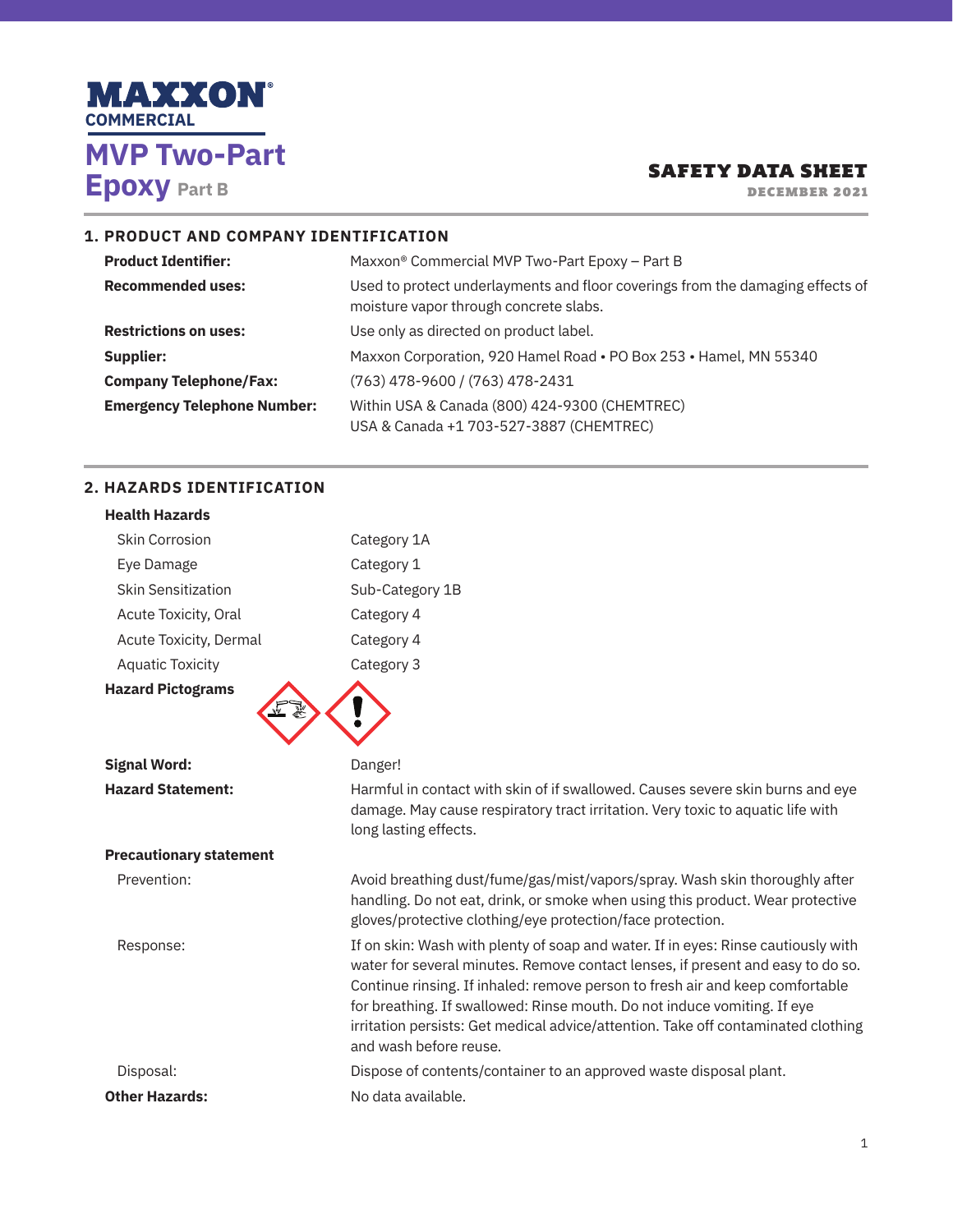

DECEMBER 2021

### **3. COMPOSITION/INFORMATION ON INGREDIENTS**

| <b>HAZARDOUS INGREDIENTS</b> | CAS#          | <b>PERCENT/WT.</b> |
|------------------------------|---------------|--------------------|
| Phenalkamine                 | 868765-93-9   | 10-30%             |
| 1,3-Cyclohexanedimethanamine | 002579-20-6   | 10-30%             |
| Benzyl Alcohol               | 000100-51-6   | 10-30%             |
| Epoxy Polyamine Adduct       | Not Available | 10-30%             |

| <b>4. FIRST AID MEASURES</b> |                                                                                                                         |
|------------------------------|-------------------------------------------------------------------------------------------------------------------------|
| <b>General Advice:</b>       | Remove person from affected area and make comfortable.<br>Treat symptomatically.                                        |
| Eyes:                        | Flush eyes with water at least 15 minutes. Get medical attention.                                                       |
| Skin:                        | Remove product and flush affected area with water for 15 minutes.<br>If irritation persists, get medical attention.     |
| <b>Inhalation:</b>           | Move to fresh air. Give assisted respiration if breathing has stopped or<br>is labored (Call a physician).              |
| <b>Ingestion:</b>            | Give 3-4 glasses of water or milk if person is conscious. Do Not Induce<br>Vomiting! Obtain medical care and treatment. |

# **5. FIRE FIGHTING MEASURES**

| <b>Flash Point:</b>                     | 121°C (250°F) PMCC                                                                                                                                                                        |                                                                                   |  |
|-----------------------------------------|-------------------------------------------------------------------------------------------------------------------------------------------------------------------------------------------|-----------------------------------------------------------------------------------|--|
| <b>Conditions of Flammability:</b>      | N/A                                                                                                                                                                                       |                                                                                   |  |
| <b>Flammable Limits:</b>                | LEL: NE                                                                                                                                                                                   | UFI : NF                                                                          |  |
| <b>Auto Ignition Temp:</b>              | NA.                                                                                                                                                                                       |                                                                                   |  |
| <b>OSHA Class:</b>                      | IIIB                                                                                                                                                                                      |                                                                                   |  |
| <b>Sensitivity to Impact:</b>           | None                                                                                                                                                                                      |                                                                                   |  |
| <b>Hazardous Combustion Products:</b>   | CO, CO2, HN3, Nitrogen oxides can be produced if heated, burned, or reacted<br>with incompatible materials. Nitrogen oxides can react with water vapors to form<br>corrosive nitric acid. |                                                                                   |  |
| <b>Sensitivity to Static Discharge:</b> | None                                                                                                                                                                                      |                                                                                   |  |
| <b>Extinguishing media:</b>             | dioxide, dry chemical, alcohol foam.                                                                                                                                                      | Igniting may give rise to A class B fire. In case of fire use: Water, fog, carbon |  |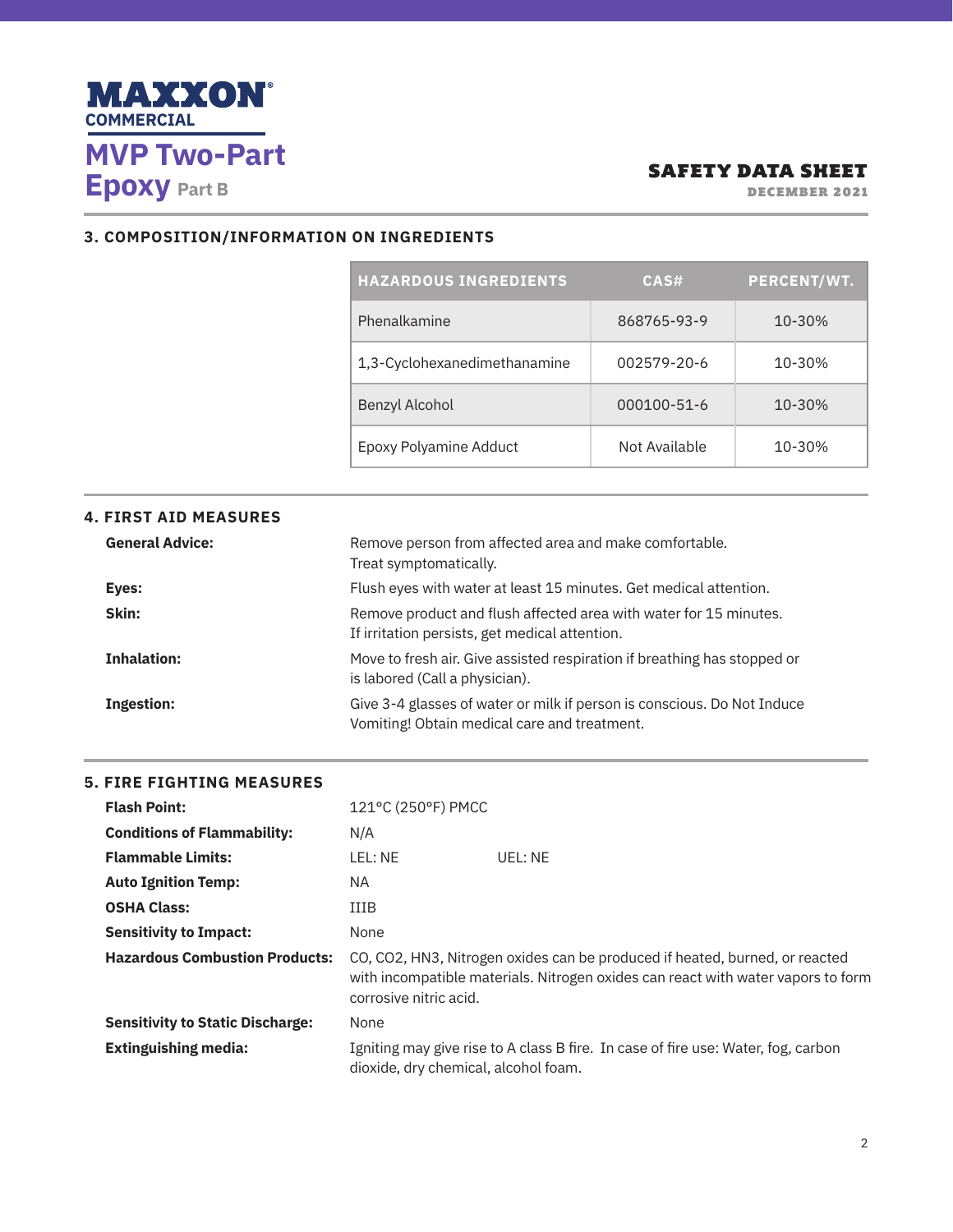

DECEMBER 2021

#### **5. FIRE FIGHTING MEASURES** *Continued*

| <b>Special Fire Fighting Procedures:</b> | None likely with small quantities. For large quantities, fire fighters and others<br>exposed to vapors or products of combustion should wear butyl rubber boots,<br>globes, and body suit. Self-contained breathing apparatus should be worn. |
|------------------------------------------|-----------------------------------------------------------------------------------------------------------------------------------------------------------------------------------------------------------------------------------------------|
| <b>Unusual Fire and</b>                  |                                                                                                                                                                                                                                               |
| <b>Explosive Hazards:</b>                | May generate toxic or irritating combustion products. Sudden reaction and fire<br>may result if product is mixed with an oxidizing agent.                                                                                                     |

#### **6. ACCIDENTAL RELEASE MEASURES**

| Steps to be taken in case of     |                                                                                   |
|----------------------------------|-----------------------------------------------------------------------------------|
| material is released or spilled: | Shut off sources of ignition. Cover spills with absorbent. Place in metal         |
|                                  | containers for recovery or disposal. Prevent entry into sewers, storm drains, and |
|                                  | waterways.                                                                        |

# **7. HANDLING AND STORAGE Handling: Avoid contact with skin and eyes. Emergency showers and eye wash stations** should be readily accessible. Adhere to work practice rules established by government regulations. Use personal protective equipment. When sing do not eat, drink, or smoke. **Storage: Keep away from oxidizers, heat, or flame. Store in steel container. Do not store** near acids. Keep containers tightly closed in dry, cool, and well-ventilated place.

#### **8. EXPOSURE CONTROLS / PERSONAL PROTECTION**

| <b>INGREDIENTS</b> | <b>OSHA</b><br><b>TWA STEL</b> |           | <b>TWA STEL</b> | <b>ACGIH</b> | <b>OTHER</b> |
|--------------------|--------------------------------|-----------|-----------------|--------------|--------------|
| 868765-93-9        | NF.                            | NF.       | NF.             | NF.          |              |
| 002579-20-6        | NF.                            | NF.       | NE.             | NF.          |              |
| 000100-51-6        | NF.                            | NF.       | NF.             | NF.          |              |
| 025154-52-3        | NF.                            | <b>NF</b> | NF.             | <b>NF</b>    |              |

**Legend:** (M) Max. Exposed Limit; (S) Occupational Exp. Limit; (R) Suppliers Rec. Limit, (+) Percutaneous Risk Note1: Values meaningful only when hardened product is abraded, grounded, etc

**Engineering Controls:** No specific controls needed. General and local exhaust recommended.

**Respiratory Protection:** None required in adequately ventilated areas. If vapor concentration exceeds 20ppm for longer than 15 minutes, a NIOSH approved respirator for organic vapors is recommended.

**Exposure Limits (ppm):**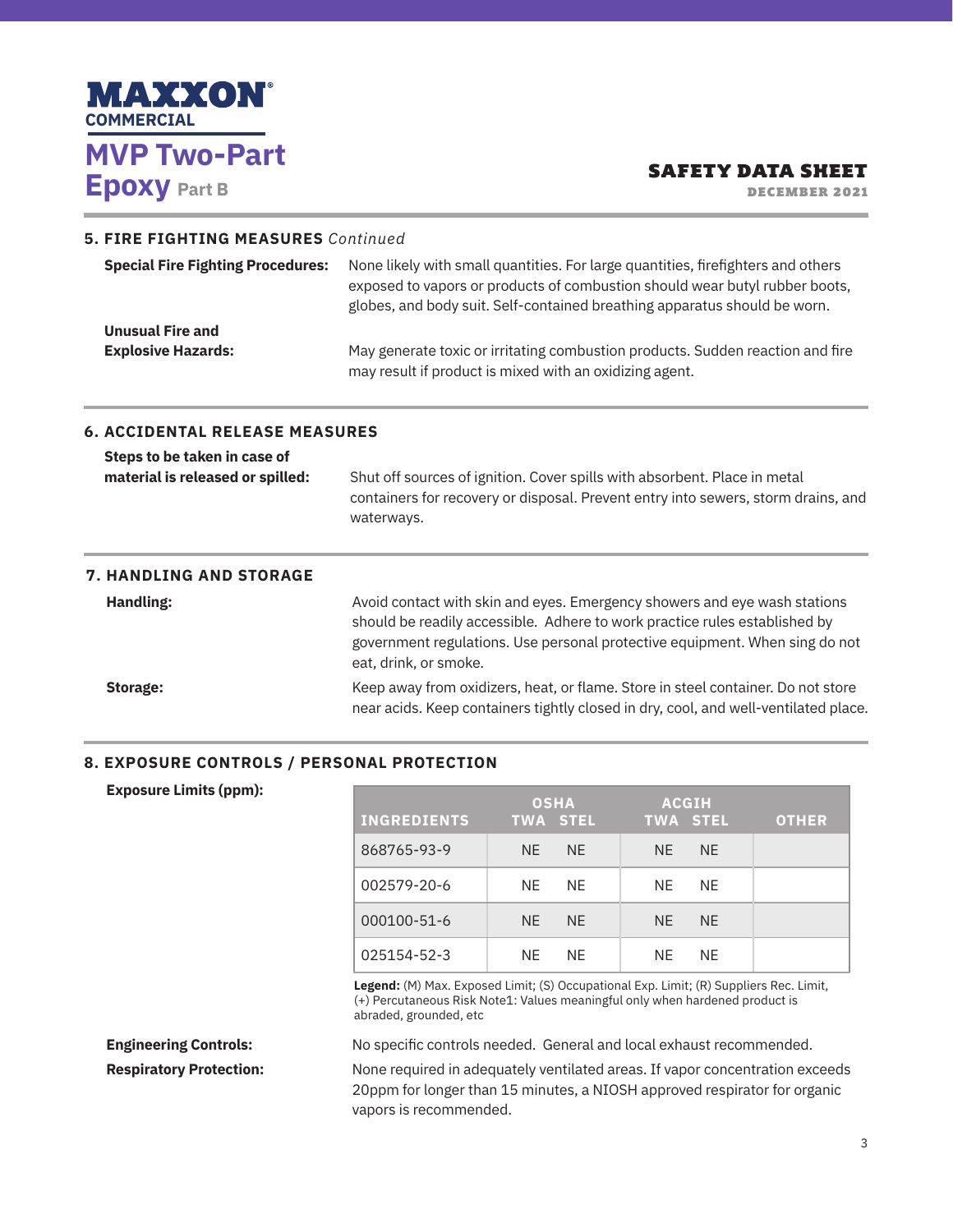

DECEMBER 2021

## **8. EXPOSURE CONTROLS / PERSONAL PROTECTION** *Continued*

| <b>Protective Gloves:</b>                                                  | Nitrile Rubber.                                                           |  |
|----------------------------------------------------------------------------|---------------------------------------------------------------------------|--|
| Splash-proof goggles or chemical safety glasses.<br><b>Eve Protection:</b> |                                                                           |  |
| <b>Other Protective Equipment:</b>                                         | Long sleeved shirts and trousers. Emergency showers and eye wash stations |  |
|                                                                            | should be readily accessible.                                             |  |

#### **9. PHYSICAL AND CHEMICAL PROPERTIES**

| <b>Physical state:</b>                              | Liquid                          |
|-----------------------------------------------------|---------------------------------|
| <b>Appearance:</b>                                  | Amber                           |
| Color:                                              | Amber                           |
| Odor:                                               | Ammoniacal                      |
| <b>Odor threshold:</b>                              | ND.                             |
| pH:                                                 | NE (Alkaline)                   |
| <b>Melting point</b>                                | $0^{\circ}$ C (32 $^{\circ}$ F) |
| 260°C (500°F)<br><b>Boiling point/boiling range</b> |                                 |
| <b>Evaporation rate</b>                             | ND (Butyl Acetate=1)            |
| <b>Vapor pressure</b>                               | ND.                             |
| <b>Vapor density</b>                                | $ND (Air = 1)$                  |
| <b>Specific gravity</b>                             | $0.95 - 1.05$                   |
| % Solids by weight                                  | 100%                            |
| <b>Solubility in water</b>                          | $< 1\%$                         |
| % Volatiles by volume                               | 0%                              |
| <b>Coefficient of water</b>                         |                                 |
| oil distribution                                    | <b>ND</b>                       |

#### **10. STABILITY AND REACTIVITY**

| Stability:                                       | Stable                                           |
|--------------------------------------------------|--------------------------------------------------|
| <b>Conditions to Avoid:</b>                      | Avoid elevated temperatures                      |
| <b>Incompatibility</b><br>(Material to Avoid):   | Oxidizing agents (Perchlorates, nitrates), acids |
| <b>Decomposition Products:</b>                   | None known                                       |
| <b>Hazardous Polymerization</b><br>(Reactivity): | Will not occur                                   |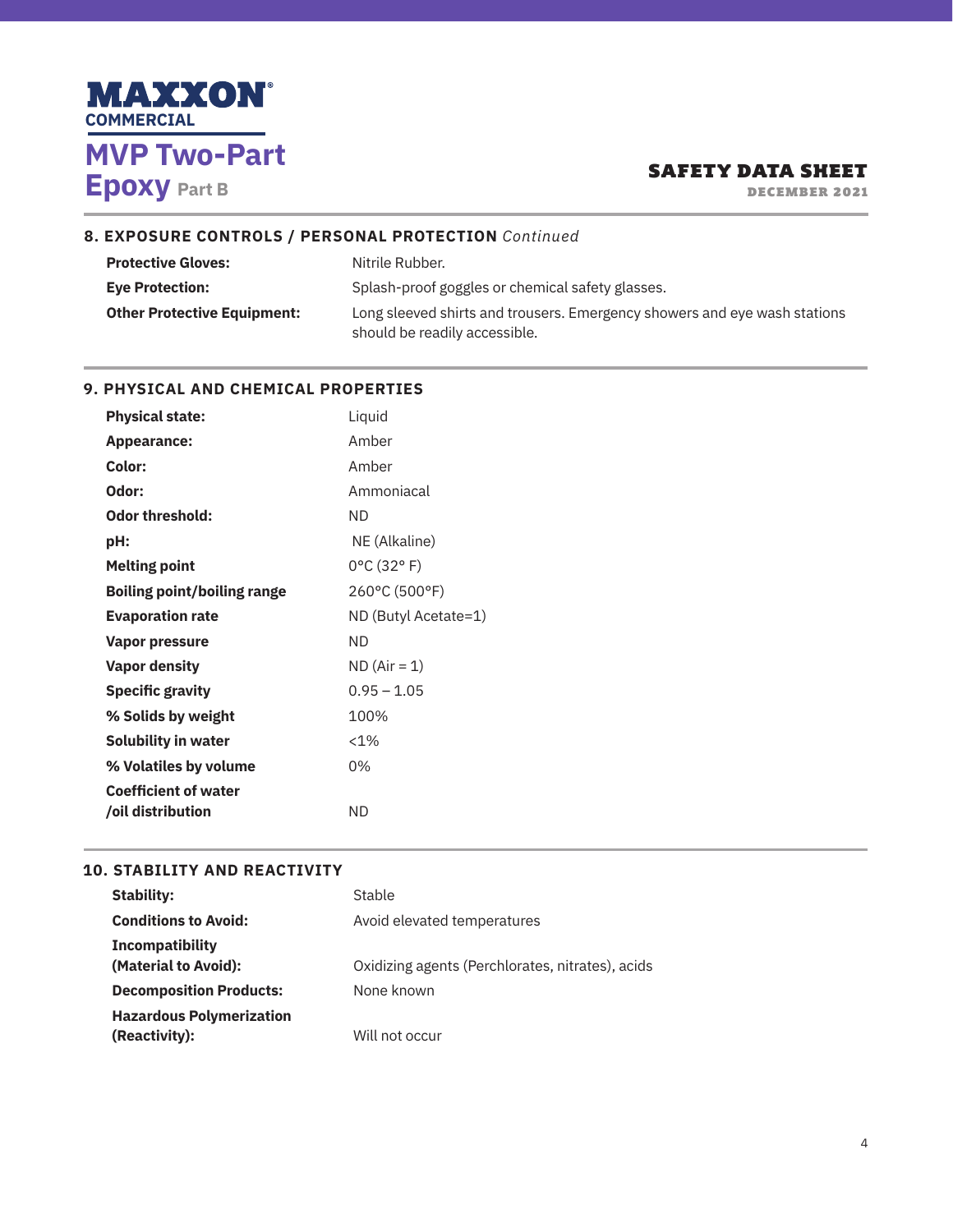

DECEMBER 2021

| 11. TOXICOLOGICAL INFORMATION     |                                                                                                                                      |                                                                                    |                 |  |  |
|-----------------------------------|--------------------------------------------------------------------------------------------------------------------------------------|------------------------------------------------------------------------------------|-----------------|--|--|
| <b>Likely Routes of Exposure:</b> | Eye contact, skin contact inhalation, ingestion.                                                                                     |                                                                                    |                 |  |  |
| Eyes:                             |                                                                                                                                      |                                                                                    |                 |  |  |
| Acute:                            | corneal edema.                                                                                                                       | Severe irritant. May cause burns. Vapor may cause lacrimation and reversible       |                 |  |  |
| Chronic:                          | Conjunctivitis or corneal damage.                                                                                                    |                                                                                    |                 |  |  |
| <b>Skin Contact:</b>              |                                                                                                                                      |                                                                                    |                 |  |  |
| Acute:                            |                                                                                                                                      | Undiluted product quickly causes irritation. May cause chemical burns.             |                 |  |  |
| Chronic:                          |                                                                                                                                      | May cause allergic reaction/sensitization, defatting of skin, rash and irritation. |                 |  |  |
| <b>Skin Absorption:</b>           |                                                                                                                                      |                                                                                    |                 |  |  |
| Acute:                            | <b>ND</b>                                                                                                                            |                                                                                    |                 |  |  |
| Chronic:                          | <b>ND</b>                                                                                                                            |                                                                                    |                 |  |  |
| <b>Inhalation:</b>                |                                                                                                                                      |                                                                                    |                 |  |  |
| Acute:                            |                                                                                                                                      | Vapors may cause damage to contacted tissue and produce scarring.                  |                 |  |  |
| Chronic:                          | Repeated and/or prolonged exposure can cause tightness of chest, shortness<br>of breath and cough.<br>No data on the product itself. |                                                                                    |                 |  |  |
| <b>Acute Toxicity:</b>            |                                                                                                                                      |                                                                                    |                 |  |  |
| <b>Acute Oral Toxicity:</b>       | <b>COMPONENTS</b>                                                                                                                    |                                                                                    |                 |  |  |
|                                   | 1,3 Cyclohexanamine                                                                                                                  | LD50: 700mg/kg                                                                     | Species: Rat    |  |  |
|                                   | Benzyl Alcohol                                                                                                                       | LD50: 1230mg/kg                                                                    | Species: Rat    |  |  |
|                                   | Nonylphenol                                                                                                                          | LD50: 1604mg/kg                                                                    | Species: Rat    |  |  |
| <b>Acute Dermal Toxicity:</b>     | <b>COMPONENTS</b>                                                                                                                    |                                                                                    |                 |  |  |
|                                   | 1,3 Cyclohexanamine                                                                                                                  | LD50: 1700mg/kg                                                                    | Species: Rabbit |  |  |
|                                   | Benzyl Alcohol                                                                                                                       | LD50: 2000mg/kg                                                                    | Species: Rabbit |  |  |
|                                   | Nonylphenol                                                                                                                          | LD50: 2031mg/kg                                                                    | Species: Rat    |  |  |
| <b>Acute Inhalation Toxicity:</b> |                                                                                                                                      |                                                                                    |                 |  |  |
|                                   |                                                                                                                                      |                                                                                    |                 |  |  |
|                                   | 1,3 Cyclohexanamine                                                                                                                  | <b>ND</b>                                                                          |                 |  |  |
|                                   | Benzyl Alcohol                                                                                                                       | LC50 (4HR): >4.178mg/l<br>OECD Test Guideline 403                                  | Species: Rat    |  |  |

Nonylphenol ND ND -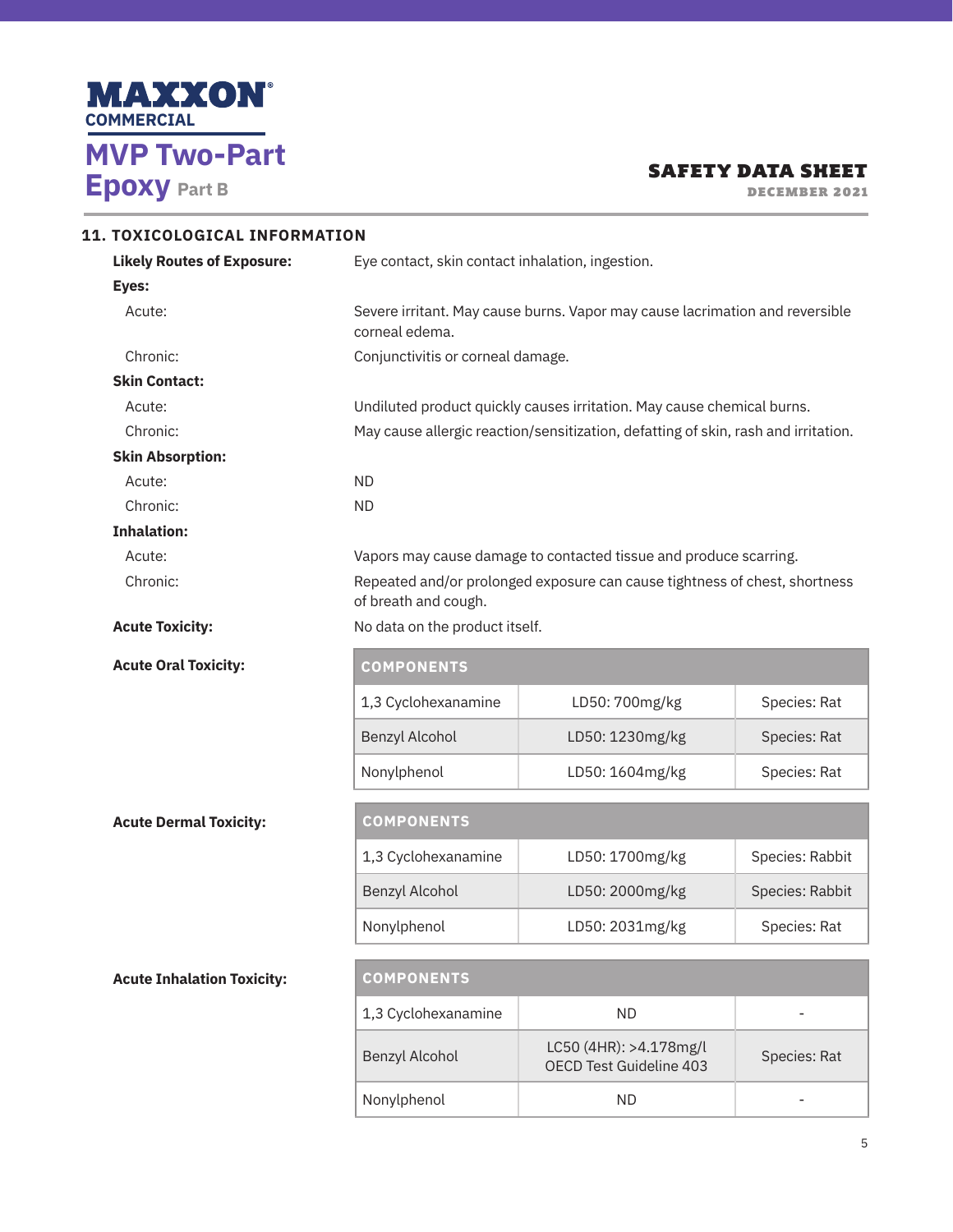

DECEMBER 2021

# **11. TOXICOLOGICAL INFORMATION** *Continued*

| <b>Skin Corrosion/Irritation:</b>                                           | Severe Eye Irritation                                                                                                                 |
|-----------------------------------------------------------------------------|---------------------------------------------------------------------------------------------------------------------------------------|
| <b>Serious Eye</b>                                                          |                                                                                                                                       |
| <b>Damage/Eye Irritation:</b>                                               | May cause eye irritation. Corneal injury is unlikely.                                                                                 |
| <b>Sensitization:</b>                                                       | For similar material(s): Has caused allergic skin reactions in humans. Has<br>Demonstrated the potential for contact allergy in mice. |
| For respiratory sensitization:                                              | Not classified but possible due to skin sensitization effect.                                                                         |
| <b>Specific Target Organ Systemic</b><br><b>Toxicity (Single Exposure):</b> | ND.                                                                                                                                   |
| <b>Specific Target Organ Systemic</b>                                       |                                                                                                                                       |
| <b>Toxicity (Repeated Exposure):</b>                                        | ND.                                                                                                                                   |
| <b>Carcinogenic Data:</b>                                                   |                                                                                                                                       |
| NTP:                                                                        | None                                                                                                                                  |
| OSHA:                                                                       | None                                                                                                                                  |
| IARC:                                                                       | None                                                                                                                                  |
| Teratogenicity:                                                             | No                                                                                                                                    |
| Mutagenicity:                                                               | No.                                                                                                                                   |
| Embryotoxicity:                                                             | No                                                                                                                                    |
| Synergistic Material:                                                       | No.                                                                                                                                   |

# **12. ECOLOGICAL INFORMATION**

| <b>Acute Toxicity:</b>         | No data on the product itself |                         |                                   |
|--------------------------------|-------------------------------|-------------------------|-----------------------------------|
| <b>Acute Toxicity to Fish:</b> | <b>COMPONENTS</b>             |                         |                                   |
|                                | 1,3 Cyclohexanamine           | LD50 (96 HRS): 130mg/l  | Species:<br>Golden Orfe           |
|                                | Benzyl Alcohol                | LD50 (96 HRS): 460mg/l  | Species:<br><b>Fathead Minnow</b> |
|                                | Nonylphenol                   | LD50 (96 HRS): 0.14mg/l | Species: Pimephales<br>Promelas   |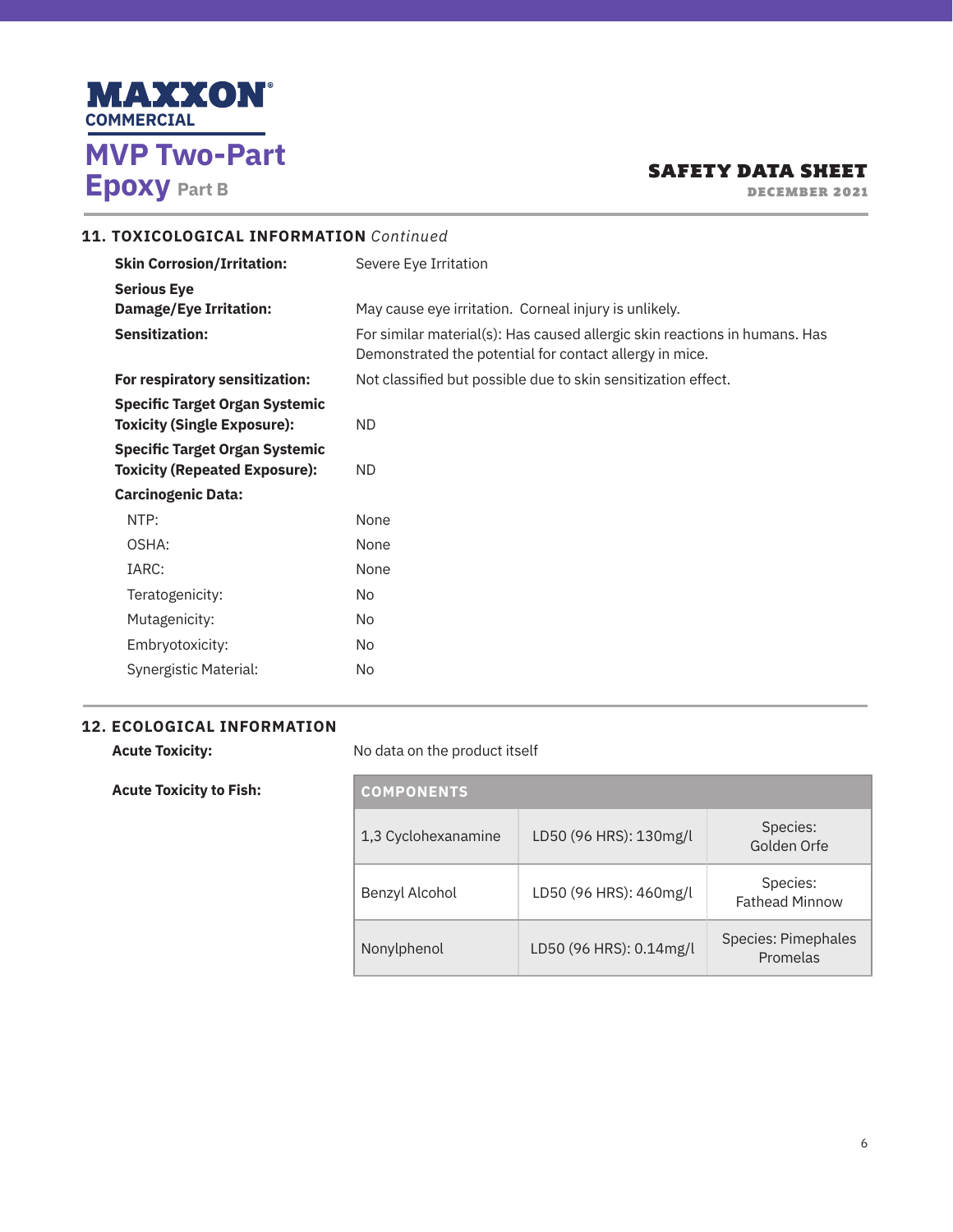

DECEMBER 2021

#### **12. ECOLOGICAL INFORMATION** *Continued*

| <b>Acute Toxicity to Aquatic</b><br><b>Invertebrates:</b> | <b>COMPONENTS</b>   |                           |                               |
|-----------------------------------------------------------|---------------------|---------------------------|-------------------------------|
|                                                           | 1,3 Cyclohexanamine | EC50 (72 HRS): 33.1 mg/l  | Species:<br>Daphnia Magna     |
|                                                           | Benzyl Alcohol      | EC50 (72 HRS): 12 mg/l    | Species:<br>Daphnia Magna     |
|                                                           | Nonylphenol         | EC50 (48 HRS): 0.035 mg/l | Species:<br>Daphnia Magna     |
|                                                           |                     |                           |                               |
| <b>Acute Toxicity to</b>                                  | <b>COMPONENTS</b>   |                           |                               |
| <b>Algae/Aquatic Plants:</b>                              | 1,3 Cyclohexanamine | EC50 (72 HRS): 56.7 mg/l  | Species: Fresh<br>Water Algae |
|                                                           | Benzyl Alcohol      | EC50 (72 HRS): 700 mg/l   | Species: Fresh<br>Water Algae |
|                                                           | Nonylphenol         | LC50 (72 HRS): 0.056 mg/l | Species: Fresh<br>Water Algae |
|                                                           |                     |                           |                               |
| <b>Toxicity to Bacteria:</b>                              | <b>COMPONENTS</b>   |                           |                               |
|                                                           | 1,3 Cyclohexanamine | $EC50:$ > 1000mg/l        | <b>Activated Sludge</b>       |
|                                                           | Benzyl Alcohol      | <b>ND</b>                 | Species: Fresh<br>Water Algae |
|                                                           | Nonylphenol         | EC50: > 950mg/l           | <b>Activated Sludge</b>       |
| <b>Chronic Toxicity to</b>                                |                     |                           |                               |

Aquatic Invertebrates: Long lasting adverse effects to aquatic organisms. **Persistence and Degradability Biodegradability:** Based on stringent OECD test guidelines, this material cannot be considered readily biodegradable: However, these results do not necessarily mean that the material is not biodegradable under environmental conditions. **Biodegradation:** 29% **Exposure Time:** 28 Days Method: **Method: OECD** test guideline 301B or equivalent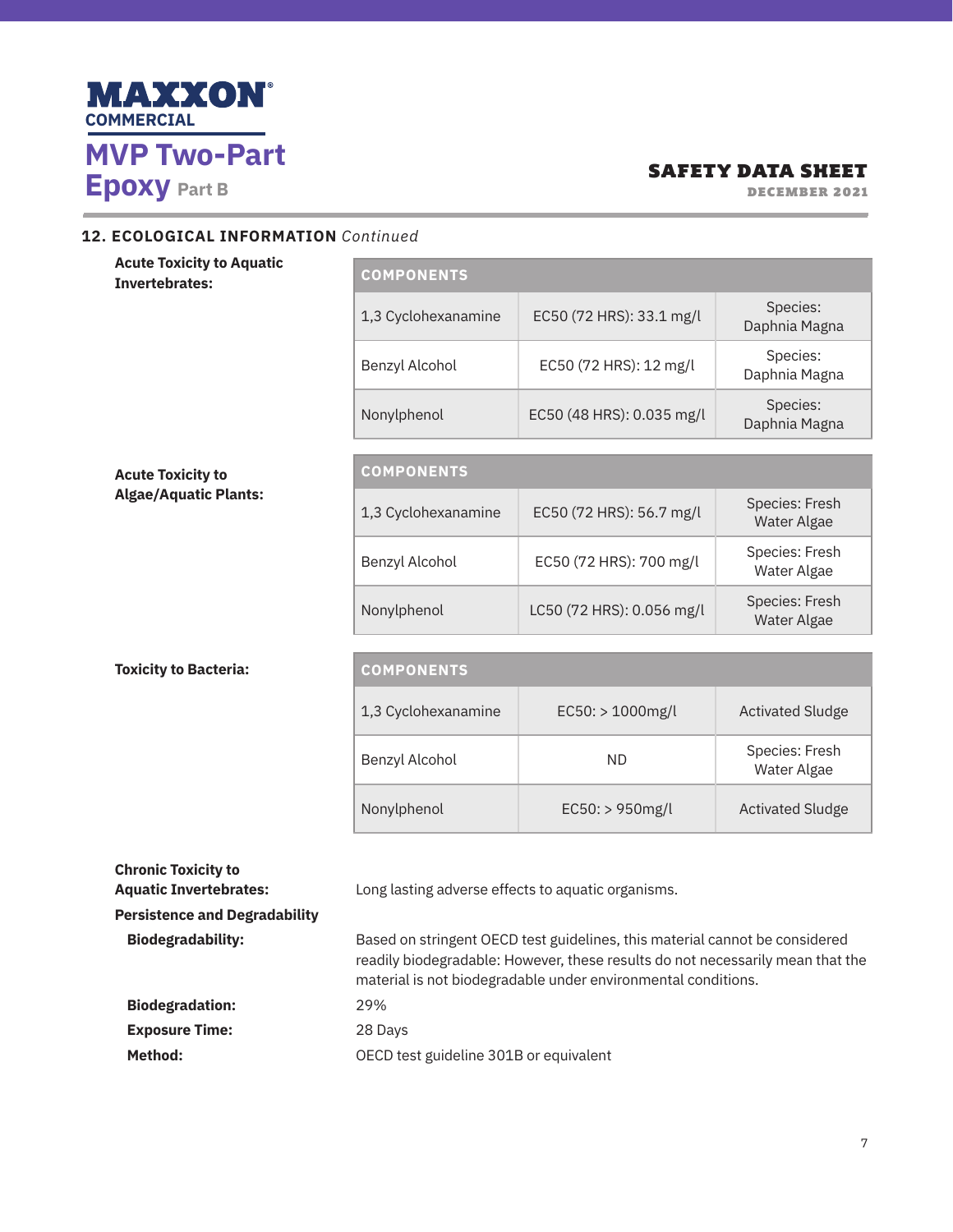

DECEMBER 2021

### **12. ECOLOGICAL INFORMATION** *Continued*

| <b>Bioaccumulation Potential</b> |                                                                                                  |
|----------------------------------|--------------------------------------------------------------------------------------------------|
| Bioaccumulation:                 | Bioconcentration potential is moderate (BCF between 100 and 3000 or log<br>Pow between 3 and 5). |
| Partition Coefficient:           | N-Octanol/Water (Log Pow): 3.16 @21.5°C estimated.                                               |
| <b>Mobility in Soil:</b>         | Product is soluble in water.                                                                     |
| Partition Coefficient (Koc):     | 1.473 estimated                                                                                  |
|                                  |                                                                                                  |

### **13. DISPOSAL CONSIDERATIONS**

**Waste Disposal Methods:** Incineration is preferred. This product should be not be allowed to enter drains, water courses, or the soil. Place in an appropriate disposal facility in compliance with all federal, state, and local regulations.

#### **14. TRANSPORTATION INFORMATION**

| <b>DOT Proper Shipping Name:</b> | Amines, Liquid, Corrosive, N.O.S. (1,3-Cyclohexanedimethanamine)                      |
|----------------------------------|---------------------------------------------------------------------------------------|
| Hazard Class:                    | 8                                                                                     |
| UN Number:                       | UN 2735                                                                               |
| Packaging Group:                 | Ш                                                                                     |
| <b>IMO Shipping Data:</b>        | UN2735, amines, liquid, corrosive, N.O.S. (1,3-Cyclohexanedimethanamine),<br>8.PG III |
| <b>ICAO/IATA Shipping Data:</b>  | UN2735, amines, liquid, corrosive, N.O.S.<br>(1,3-Cyclohexanedimethanamine), 8 PG III |
| <b>Additional Information:</b>   | None                                                                                  |

#### **15. REGULATORY INFORMATION**

| <b>VOC Component:</b>                                                                      | 0 grams/Liter                                                                                                                         |
|--------------------------------------------------------------------------------------------|---------------------------------------------------------------------------------------------------------------------------------------|
| <b>As Applied:</b>                                                                         | 0 grams/Liter (Part of Multi-Component System).                                                                                       |
| <b>TACA (Toxic Substance</b><br><b>Control Act):</b>                                       | All components are listed in the TSCA chemical substance inventory.                                                                   |
| <b>CERCLA (Comprehensive</b><br><b>Response Compensation and</b><br><b>Liability Act):</b> | ND.                                                                                                                                   |
| <b>Sara Title III</b>                                                                      |                                                                                                                                       |
| Section 312 Hazard Class:                                                                  | Immediate (Acute) health hazard, delayed (chronic) health hazard.                                                                     |
| Section 313 Listed Ingredients:                                                            | None                                                                                                                                  |
| <b>California Proposition 65:</b>                                                          | The below listed of compounds is known to the state of California to cause<br>cancer, birth defects or other reproductive harm: None. |